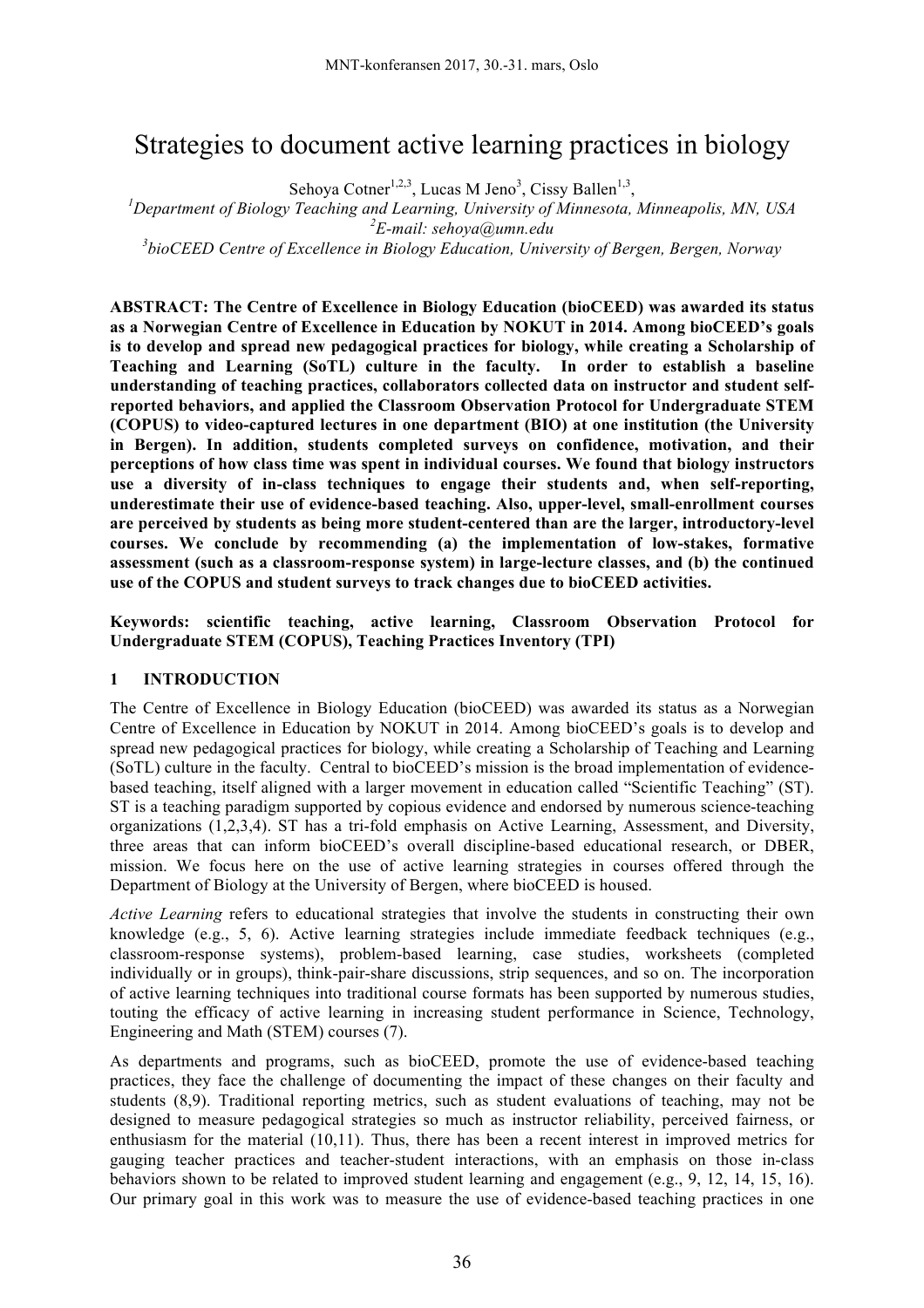biology department (BIO) at one institution (the University in Bergen) in Norway. We employed two of these instruments—the Classroom Observation Protocol for Undergraduate STEM (COPUS; 12, 13) and the Teaching Practices Inventory (TPI; 16)—as well as a student survey, created in-house, to take a snapshot of the current state of teaching practices in BIO. Secondarily, for a sample of courses, we measured the extent to which students, instructors, and classroom observers align, in assessing how class time is organized.

## **2 METHODS**

## **2.1 The Classroom Observation Protocol for Undergraduate STEM**

*The Classroom Observation Protocol for Undergraduate STEM* (COPUS) was developed to collect objective information about how faculty are constructing class time, and how students are responding to instructor behaviors (6, 7). The COPUS involves classroom observers, recording, at two-minute intervals, instructor and student coded behaviors from a list of typical in-class actions. Instructor behaviors include, but are not restricted to, the following (with codes):

- Posing a general question (nonrhetorical, nonclicker) to all students (PQ)
- Asking a clicker<sup>\*</sup> question  $(CQ)$
- Lecturing (Lec)
- Moving through the class and guiding student work (MG)

Student behaviors include the following:

- Answering the instructor's question (AnO-S)
- Discussing a clicker question in groups (CG)
- Listening to the instructor (L)

To measure in-class behaviors for BIO courses, faculty were asked to participate by allowing us to video-record several class sessions during Spring 2016. All sessions were recorded mid-semester, in February and March. Students were informed about the study prior to recording, and gave consent to be recorded, with the guarantee of anonymity and the deletion of all video files at the conclusion of the study.

Videos were housed on a secure external hard-drive, accessible only by project staff and trained observers. Eight students (in fields outside of biology) were trained in one, two-hour session, using sample video available via the Carl Wieman Science Education Initiative (CWSEI) at: http://www.cwsei.ubc.ca/resources/files/COPUS Training Protocol.pdf. Following this training, each video was scored by two observers to calculate inter-rater reliability (IRR). At the end of the first day, IRR exceeded 90% for all paired comparisons, and students resumed scoring independently. Codes were averaged to give a multi-class view of each course.

## **2.2 The Teaching Practices Inventory**

1

*The Teaching Practices Inventory* (TPI; 16) is a standardized tool that allows faculty to self-report their instructional practices—both in and out of the classroom environment. By responding to a series of questions, an instructor can, in 10-15 minutes, get an "extent of use of research-based teaching practices," or ETP, score. A higher ETP score indicates an instructor who employs a substantial number of evidence-based teaching practices in his or her course. Evidence-based teaching can include out-of-class behaviors (e.g., providing students with a list of specific competencies to be gained from the course), in-class behaviors (e.g., encouraging small-group discussion on project work), and feedback (e.g., using answer keys or grading rubrics for transparency).

bioCEED administrators emailed faculty in BIO, requesting assistance with the TPI project. Faculty members were ensured that TPI results were not meant to be evaluative, and would be used in combination with other metrics to illuminate teaching practices in the department. Surveys were completed online during a two-week period in February, 2016.

<sup>\*</sup> In this case, "clicker" question can refer to any question answered by a personal-response device, which can be a hand-held remote (e.g., "iclicker"), an application on a web-enabled device such as a cell phone or tablet (e.g., Poll Everywhere, TopHat), or a system of numbered, patterned or colored cards (e.g., plicker).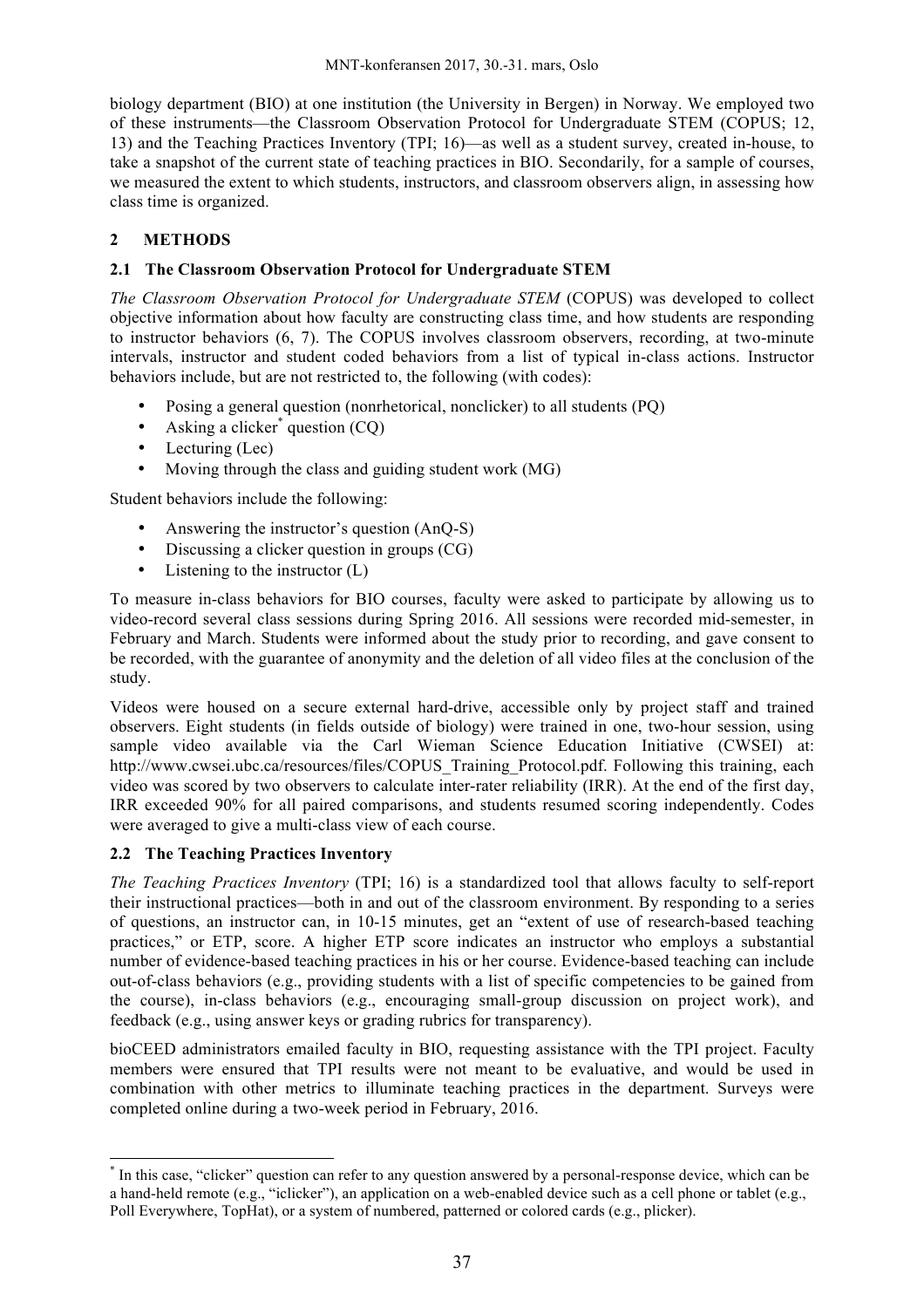## **2.3 Survey**

Lastly*,* a *survey* was administered to students enrolled in thirteen different biology courses during the mid-point of the semester. This survey met the needs of several independent investigations (on student confidence, motivation, background, etc.), and included a few new items designed to gather student perceptions of how class time was spent in the individual biology courses. For example, students were asked to rate their agreement with various statements, such as "The teacher designs meaningful inclass activities" and "I am actively engaged in learning during class." Responses are derived from five-point, Likert-scale items in which 1=Never and 5=Essentially all the time. Responses were averaged to detect trends, and course-level responses were combined to detect, using one-way ANOVAs and F-tests, differences between introductory (100-level), intermediate (200-level), and advanced (300-level) courses. Students were informed of the goals of the study, as well as their ability to omit any or all survey items. Each student consented to participate in the study.

The research on human subjects (surveys and video-recording) was approved by NSD Prosjektnr 46727.

#### **3 RESULTS**

#### **3.1 The Classroom Observation Protocol for Undergraduate STEM**

*The Classroom Observation Protocol for Undergraduate STEM* (COPUS): 10 instructors, representing 8 courses, agreed to participate by allowing their classes to be video-recorded. Six of these courses were recorded at least twice (and COPUS scores reflect averages); two of the courses were recorded once. Most class sessions were  $75 - 90$  minutes, resulting in approximately 20 hours of class time recorded and scored. Figure 1 summarizes the in-class behaviors of these ten instructors; figure 2 summarizes the in-class behaviors of the students in the corresponding courses.



*Figure 1*. A summary of instructor behaviors for eight classes in the Department of Biology. COPUS codes have been collapsed into the following behavioral categories: **Presenting** (includes: Lecturing, Real time Writing, and Demos/Videos); **Guiding** (Follow Up, Posing Question, Clicker Question, Answering Question, and Moving/ Guiding); **Administration**  (Assigning homework, handing out tests etc.); and **Other** (Waiting and Other).



*Figure 2*. A summary of student behaviors for eight classes in the Department of Biology. COPUS codes have been collapsed into the following behavioral categories: **Receiving** (Listening), **Talking to Class** (Answering Questions, Asking Questions, Whole Class discussion, Student Presentation), **Working** (Individual thinking, Discussing Clicker Questions, Working in Groups, Other Assigned Group Activity, Predicting, Taking a Test or Quiz), and **Other** (Waiting and Other).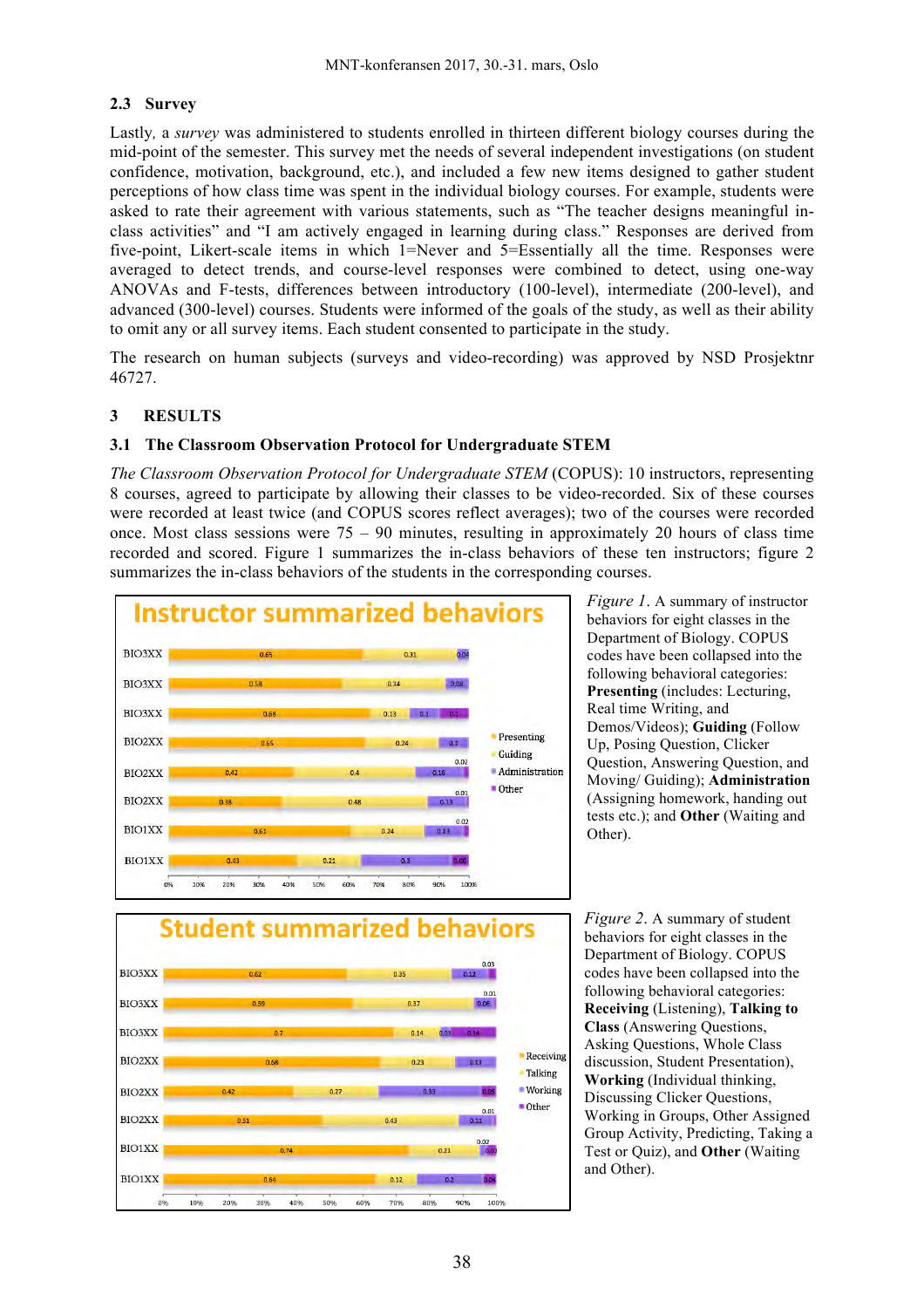#### **3.2 The Teaching Practices Inventory**

*The Teaching Practices Inventory* (TPI). Response rates to the TPI were low, with eleven faculty members participating (representing fewer than one-half of those contacted initially). This may reflect a general concern with the TPI (personal observation), namely that, by collapsing an instructor's teaching into a single number to reflect "evidence-based" teaching practices, the tool cannot escape being viewed as evaluative. In the interests of preserving anonymity (with such a small sample size), and discouraging the perception of the TPI as being evaluative, we restrict our comments to the following: of the five faculty members who participated in both the TPI and the classroom observations, all of their assessments of how much time they spend lecturing (versus doing other things in class) exceeded the times reflected in the COPUS scores. For example, one instructor chose the option "60-80%" to characterize the proportion of class time he typically lectures, whereas the COPUS scores reflected 42% for the category "Presenting"—which includes lecturing. Another chose the "60-80%" option, and lectured at most 38% of the time. Also, on open-ended comments about transforming teaching, many faculty express a willingness to approach their teaching with a scientific lens (developing and testing hypotheses, collecting and analyzing data, etc.), but express concerns about lacking the capacity (time, resources, knowledge of "how to begin") to do so.

| <b>Response item</b>                                             | $100 -$  | $200 -$  | $300 -$  |
|------------------------------------------------------------------|----------|----------|----------|
|                                                                  | level    | level    | level    |
|                                                                  | $(n=42)$ | $(n=42)$ | $(n=19)$ |
| **I discuss course material with the teacher outside of class    | 1.69     | 2.17     | 2.42     |
| The teacher lectures in class                                    | 4.1      | 3.68     | 3.94     |
| ***I lead discussions in class                                   | 1.38     | 1.93     | 2.42     |
| *** The teacher designs meaningful in-class activities           | 2.55     | 3.31     | 3.37     |
| *The teacher asks questions to gauge our understanding during    | 3.03     | 3.6      | 3.58     |
| class                                                            |          |          |          |
| ***I volunteer answers in class                                  | 1.8      | 2.56     | 3.05     |
| ***The teacher asks questions to stimulate thoughtful discussion | 2.71     | 3.53     | 3.58     |
| during class                                                     |          |          |          |
| ***The teacher designs meaningful assignments for out-of-class   | 2.17     | 3.49     | 3.47     |
| work                                                             |          |          |          |
| I think about class material outside of class                    | 3.78     | 3.77     | 3.58     |
| I listen carefully in class                                      | 4.07     | 3.84     | 4.26     |
| **The instructor discusses why the material is useful or         | 2.95     | 3.3      | 3.79     |
| interesting from my (the student's) perspective.                 |          |          |          |
| I try very hard in class                                         | 3.68     | 3.56     | 3.95     |
| I pay attention in class                                         | 4.12     | 4.05     | 4.42     |
| I enjoy learning new things in class                             | 4.15     | 4.14     | 4.37     |
| *Class is fun                                                    | 3.21     | 3.47     | 3.89     |
| I am actively engaged in learning during class                   | 3.29     | 3.44     | 3.95     |
| ***The teacher seems interested in my learning                   | 2.98     | 3.68     | 3.89     |
| ***The teacher gives timely feedback on my performance in        | 1.79     | 2.72     | 3.06     |
| class                                                            |          |          |          |
| *I look forward to attending class                               | 3.29     | 3.56     | 4        |

*Table 1.* Average student response, by course level, to several items related to their, and their instructor's, course-related behaviors. Responses are derived from five-point, Likert-scale items in which 1=Never and 5=Essentially all the time. Averages were compared for significant differences across categories using one-way ANOVAs. P-values reflect the probability of exceeding a given Sum of Squares F-ratio. \*p<0.05; \*\*p<0.01; \*\*\*p<0.001.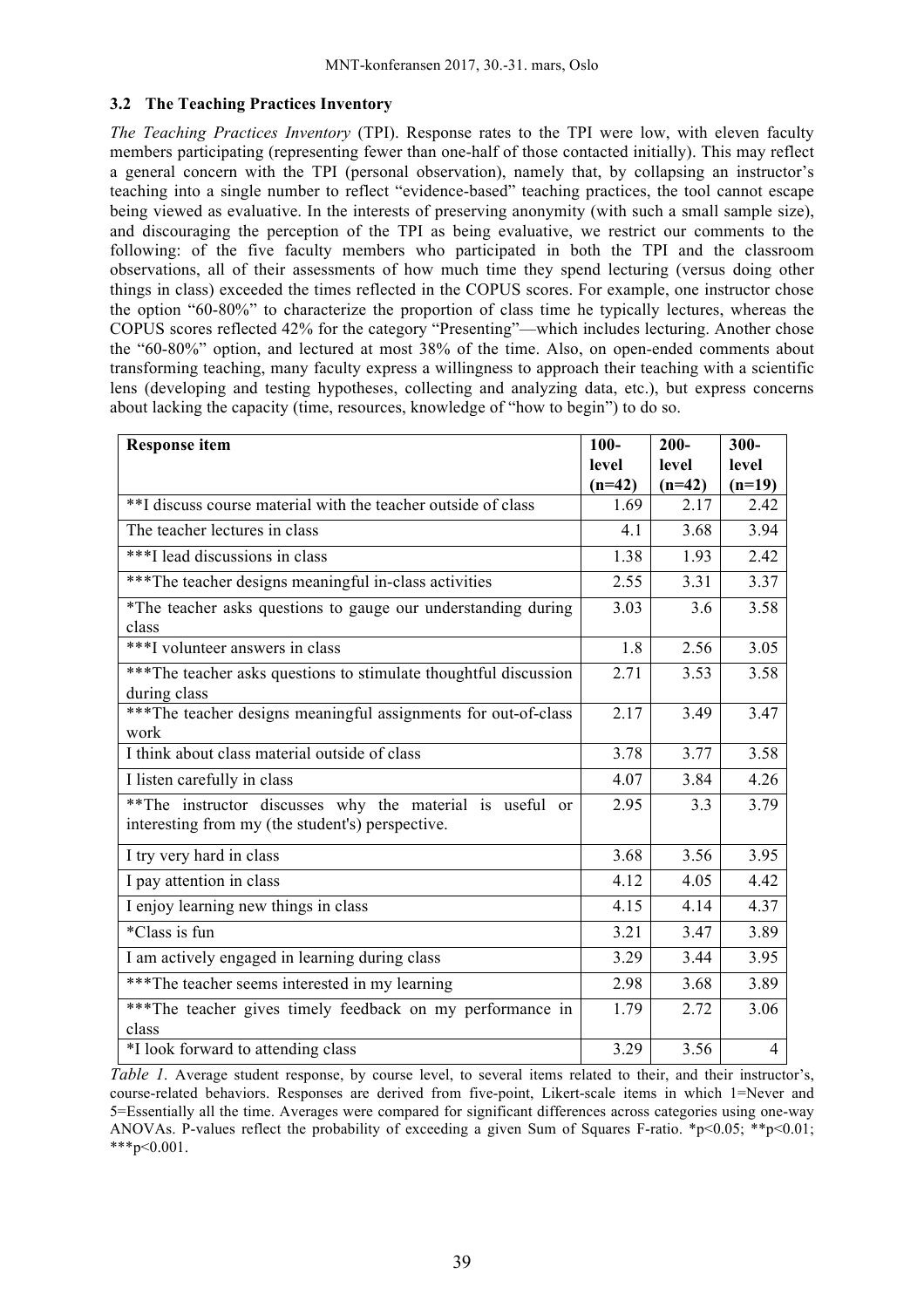## **3.3 Survey**

Survey response was low, at  $\sim$ 25% of enrolled students responding to an email request to complete an online survey. For some 300-level courses, which enroll upper-division students, there were fewer than three responses. For interpreting general trends, courses were combined into 100-level courses (including three large-enrollment courses and 42 survey respondents), 200-level courses (including four medium-enrollment courses and 42 respondents), and 300-level courses (including six smallenrollment courses and 19 respondents). These combined response averages are depicted in Table 1.

Across the board, students report relatively high levels of listening in class, thinking about course material outside of class, trying hard, paying attention, and enjoying learning new things. Where there are differences by course level, the patterns indicate a more student-centered environment in the higher-level, smaller-enrollment courses: students in 300-level courses are more likely than their 100 level counterparts, for example, to report that they lead discussions in class, that the teacher designs meaningful in-class activities, and that the teacher seems interested in the students' learning.

#### **4 DISCUSSION**

This work, with its limited focus on one department at one Norwegian institution, is clearly limited in scope. Any interpretation is further restricted by the low response rate of teachers to the TPI and of students to the online survey. However, despite these limitations, certain themes emerge. First, it is clear that these biology instructors use a diversity of in-class techniques to engage their students (Figure 1), and, when self-reporting, underestimate this diversity—reporting lecturing more than they actually do. This tendency to under-report what instructors no doubt perceive as desirable instructional practices may reflect a Scandinavian tendency not to boast—a tendency encapsulated in the cross-Scandinavian "Law of Jante," which affirms that the individual is not to commit any of several offenses, including thinking he or she is better than anyone else (17). For example, one study (18) implicated *Janteloven* in a pronounced difference between Danish and U.S. teachers' self-efficacy. However, other factors may also be at play, such as confusion over the exact meaning of "lecturing;" for example, does writing on the board count as lecturing? What about giving a demonstration? These behaviors are associated with the same passive student behaviors (Figures 1 and 2), however are not, strictly speaking, lecturing.

Second, students in these biology courses perceive the upper-level, small-enrollment courses as being more student-centered than do their counterparts in the larger, introductory-level courses. These findings are not necessarily surprising, as others (e.g., 19, 20) have reported on the challenges of incorporating active, student-centered learning into the large-lecture setting. However, some of the disparities—such as the use of questions to stimulate thoughtful discussion, or the delivery of timely feedback—could be addressed by evidence-based strategies. For example, a classroom-response system, or CRS (e.g. TopHat, Poll Everywhere, etc.), can be easily implemented to both stimulate discussion and give immediate feedback on a student's conceptual understanding (21-23). Given that, on the TPI, instructors all expressed a willingness to learn more and try new things, this department's 100-level courses may be the ideal venue for whole-scale implementation (with adequate support) of a CRS. We predict that a thoughtfully employed CRS would mitigate some of the disparities in studentcentered instruction that currently exist between introductory and advanced biology courses.

In conclusion, we find, for this population, utility in the COPUS and student surveys in gauging the implementation of active-learning techniques. The TPI was of limited utility, largely due to low response rate, which may reflect instructor concerns about the evaluative nature of the instrument, as well as concerns about anonymity. We also found good alignment between the self reports of instructors and students, and the objective ratings of in-class behaviors.

The COPUS is relatively new, however it has been tested in several North American institutions, ranging from Maine and British Columbia (12) to Nebraska (24) and Washington State (25). We are unaware of COPUS implementation outside of North America, but anticipate its continued use at this institution, as departmental faculty increase the use of active learning techniques in several biology courses.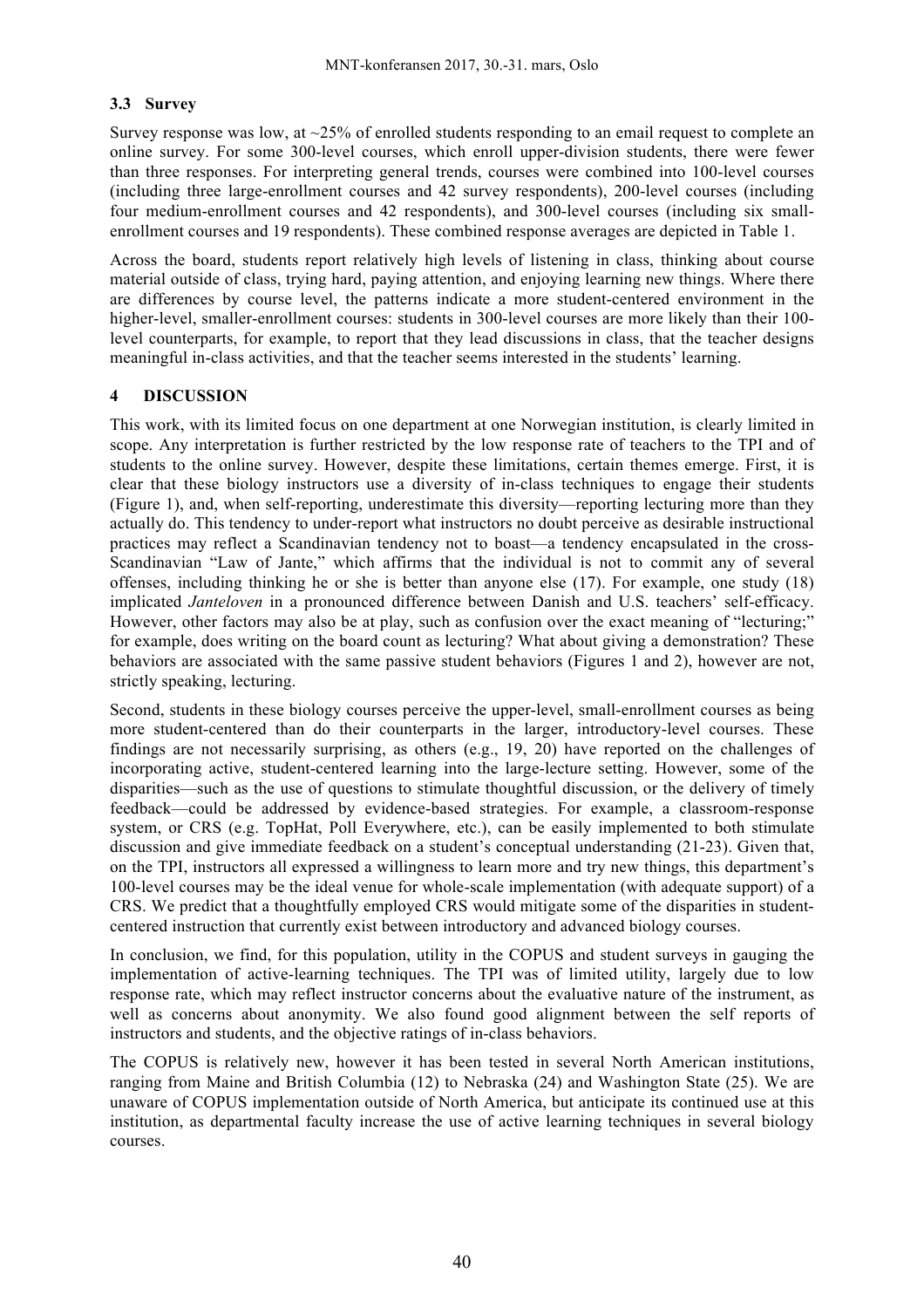## **5 ACKNOWLEDGEMENTS**

We thank Jonathan Soule with video-recording assistance. Oddfrid T. Kårstad Førland and Vigdis Vandvik were instrumental in distributing student surveys and the TPI. This research was approved by NSD Prosjektnr 46727, and funded by the Centre of Excellence in Biology Education (bioCEED) at University of Bergen. Cissy Ballen was supported by a Research Council of Norway Mobility Grant (proposal no. 261529) awarded to S. Cotner.

#### **REFERENCES**

1. The White House. 2009. Retrieved March 25, 2016, from https://www.whitehouse.gov/the-pressoffice/president-obama-launches-educate-innovate-campaign-excellence-science-technology-en

2. Hrabowski F, Freeman A. 2011. *Science* 331: 125-125.

3. Olson S, Riordan DG. 2012. Report to the President. *Executive Office of the President*.

4. American Association for the Advancement of Science. 2011. Vision and Change in Undergraduate Biology Education: A Call to Action. Washington, DC.

5. Handelsman J, Miller S, Pfund C. 2007. Scientific Teaching, New York: Freeman.

6. Allen, Deborah, and Kimberly Tanner. 2005. "Infusing Active Learning into the Large-Enrollment Biology Class: Seven Strategies, from the Simple to Complex." *Cell Biology Education* 4 (4): 262–68.

7. Freeman S, Eddy SL. 2014. "Active learning increases student performance in science, engineering, and mathematics." *Proceedings of the National Academy of Sciences*, 111: 8410–8415.

8. Ebert-May, D., T. Derting, J. Hodder, J. Momsen, T. Long, and S. Jardeleza. 2011. "What We Say Is Not What We Do: Effective Evaluation of Faculty Professional Development Programs." *BioScience* 61 (7): 550–58.

9. Sawada, Daiyo, Michael D Piburn, Eugene Judson, Jeff Turley, Kathleen Falconer, Russell Benford, and Irene Bloom. 2002. "Measuring Reform Practices in Science and Mathematics Classrooms: The Reformed Teaching Observation Protocol." *School Science and Mathematics* 102 (6): 245–53.

10. Cohen P. 1980. "Effectiveness of student-rating feedback for improving college instruction: a meta-analysis of findings." Res High Educ 13, 321–341.

11. Spooren, Pieter, Bert Brockx, and Dimitri Mortelmans. 2013. "On the Validity of Student Evaluation of Teaching: The State of the Art." *Review of Educational Research*. Vol. 83(4): 598-642.

12. Smith MK, Jones FH, Gilbert SL, Wieman CE. 2013. "The classroom observation protocol for undergraduate stem (COPUS): A new instrument to characterize university STEM classroom practices." *CBE-Life Sciences Education*, 12: 618-627.

13. Smith, Michelle K., Francis H. M. Jones, Sarah L. Gilbert, and Carl E. Wieman. 2013. "Classroom Observation Protocol for Undergraduate STEM – COPUS Observation Codes." *CBE-Life Sciences Education* 12 (4): 618–27.

14. Eddy, Sarah L, Mercedes Converse, and Mary Pat Wenderoth. 2015. "PORTAAL: A Classroom Observation Tool Assessing Evidence-Based Teaching Practices for Active Learning in Large Science, Technology, Engineering, and Mathematics Classes." *CBE - Life Science Education* 14: 1– 16.

15. Hora MT, Oleson A, Ferrare JJ. 2013. Teaching Dimensions Observation Protocol (TDOP) User's Manual, Madison: Wisconsin Center for Education Research, University of Wisconsin–Madison.

16. Wieman, Carl, and Sarah Gilbert. 2014. "The Teaching Practices Inventory: A New Tool for Characterizing College and University Teaching in Mathematics and Science." *CBE Life Sciences Education* 13 (3): 552–69.

17. Sandemose, A. 1933. En flyktning krysser sitt spor: fortelling om en morders barndom (Vol. 28). Gyldendal.